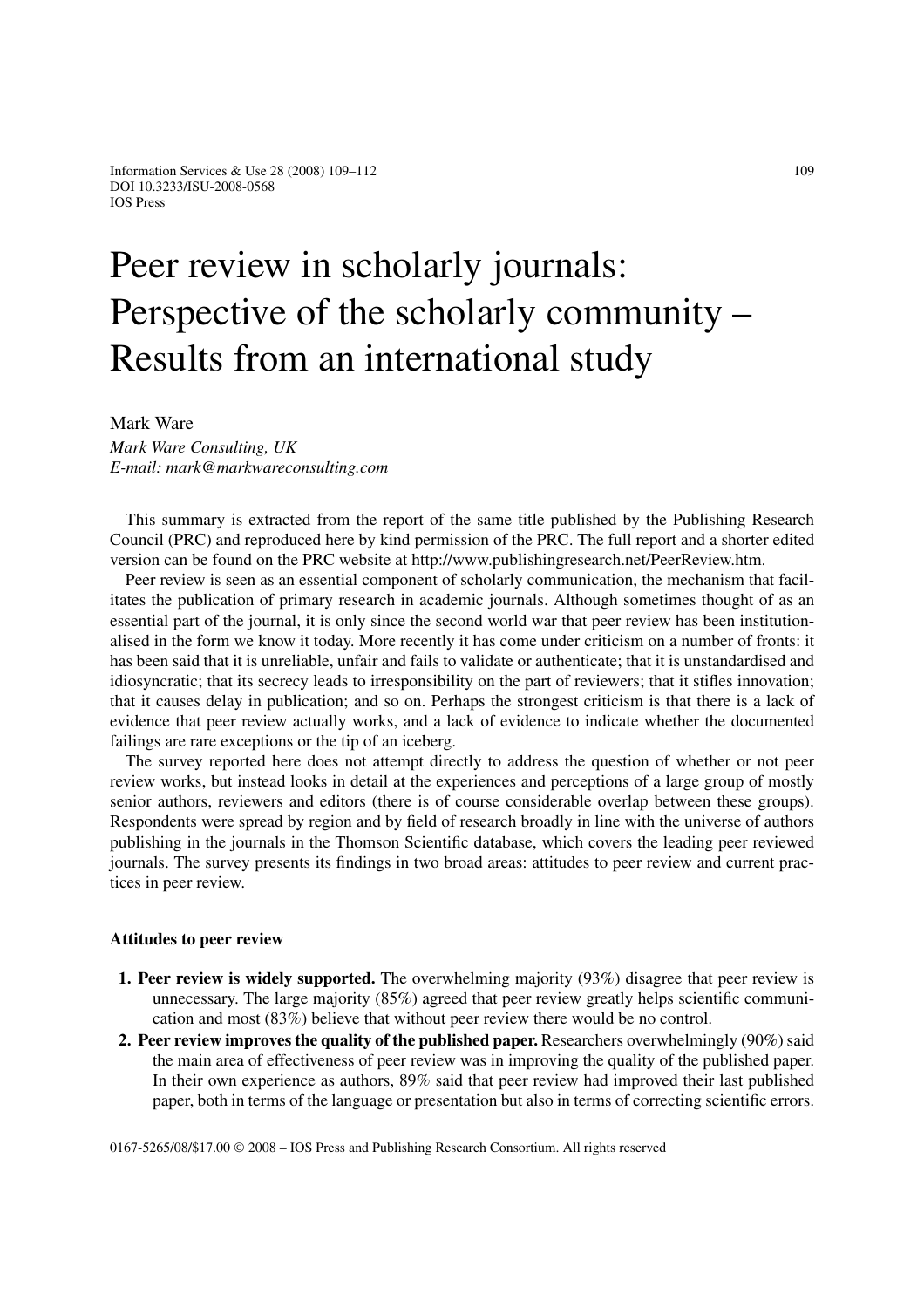- **3. There is a desire for improvement.** While the majority (64%) of academics declared themselves satisfied with the current system of peer review used by journals (and just 12% dissatisfied), they were divided on whether the current system is the best that can be achieved, with 36% disagreeing and 32% agreeing. There was a very similar division on whether peer review needs a complete overhaul. There was evidence that peer review is too slow (38% were dissatisfied with peer review times) and that reviewers are overloaded (see #13 below).
- **4. Double-blind review was preferred.** Changes to peer review in recent years (such as the growth of double-blind review, and the introduction of open and post-publication review) have attempted to improve the system. Asked which of the four peer review types was their most preferred option, there was a preference for double-blind review, with 56% selecting this, followed by 25% for single-blind, 13% for open and 5% for post-publication review. Open peer review was an active discouragement for many reviewers, with 47% saying that disclosing their name to the author would make them less likely to review.
- **5. Double-blind review was seen as the most effective.** Of the four types of peer review discussed, double-blind review had the most respondents (71%) who perceived it to be effective, followed (in declining order) by single-blind  $(52\%)$ , post-publication  $(37\%)$  and open peer review  $(26\%)$ . Respondents did not have personal experience of all types of review and tended to rate more highly the systems they had experienced. It is notable, though, that although 37% of respondents said that post-publication review was effective, only 8% had had experience of it as authors.
- **6. Double-blind review faces some fundamental objections.** Double-blind review was primarily supported because of its perceived objectivity and fairness. Many respondents, including some of those supporting double-blind review, did however point out that there were great difficulties in operating it in practice because it was frequently too easy to identify authors from their references, type of work or other internal clues.
- **7. Post-publication review was seen as a useful supplement to formal peer review.** In terms of recent developments facilitated by technology advances, some 37% thought that post-publication review was effective but only 5% preferred it over other approaches. It is clear that this was because researchers tended to see it as a useful supplement to formal peer review rather than a replacement for it (53% agreed compared to 23% disagreeing). Interestingly, they saw this usefulness despite a clear view that it tends to encourage instant reactions and discourage thoughtful review.
- **8. No support for replacing peer review with metrics.** There was strong opposition to replacing peer review with post-publication ratings or usage or citation statistics to identify good papers, with only 5–7% of respondents supporting these approaches.
- **9. Mixed support for review of authors' data.** A majority of reviewers (63%) and editors (68%) say that it is desirable in principle to review authors' data. Perhaps surprisingly, a majority of reviewers (albeit a small one, 51%) said that they would be prepared to review authors' data themselves, compared to only 19% who disagreed. This was despite 40% of reviewers (and 45% of editors) saying that it was unrealistic to expect peer reviewers to review authors' data. Given that many reviewers also reported being overloaded, we wonder, however, whether they would still be as willing when it actually came to examine the data.
- **10. Limited support for payment for reviewers.** Respondents were divided on whether reviewers should be paid, with 35% in favour and 40% against payment. A majority, however, supported the proposition that payment would make the cost of publishing too expensive (52% for, 18% against) and the large majority of reviewers (91%) said that they reviewed to play their part as a member of the academic community.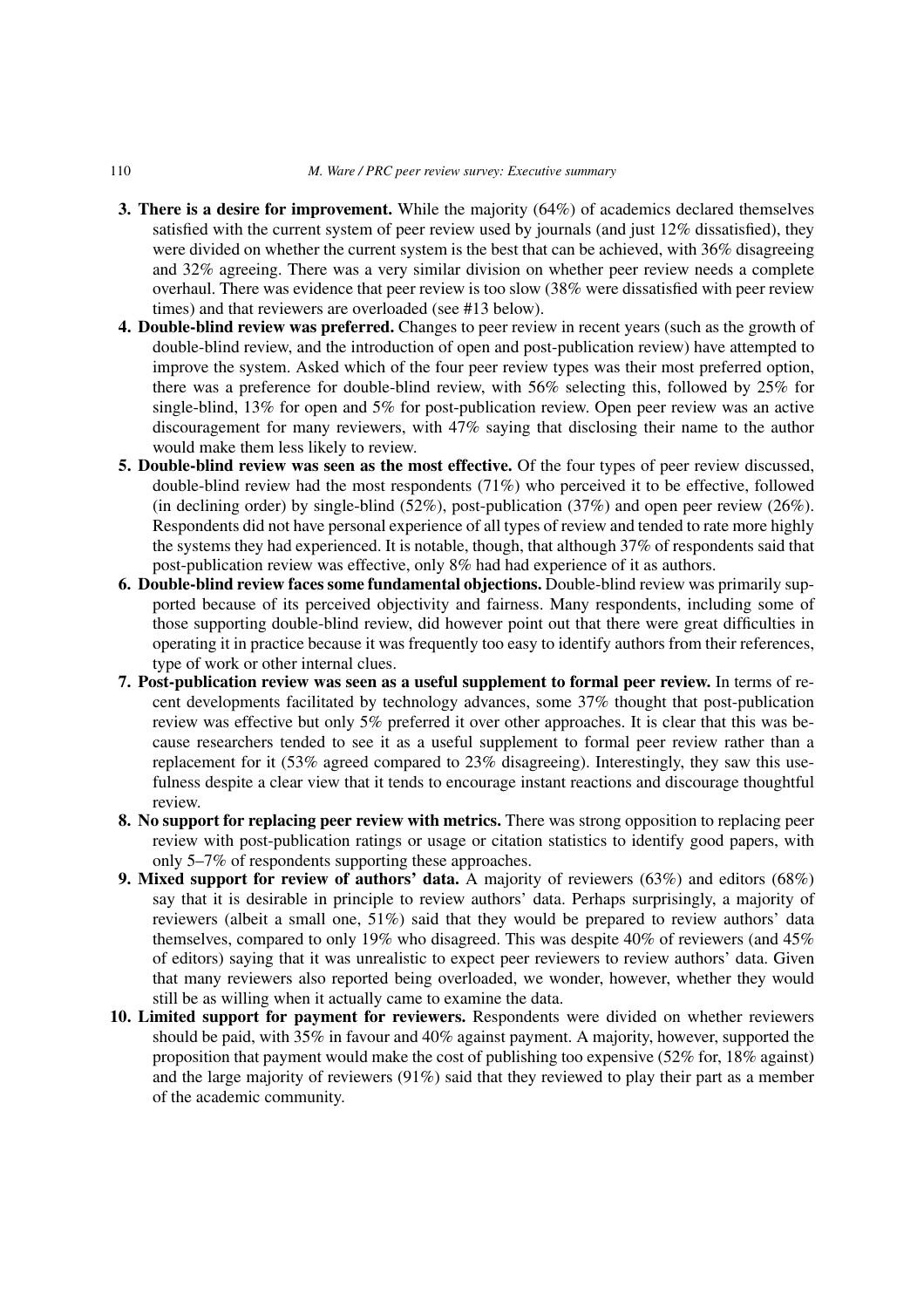## **Current practices in peer review**

- **11. Single-blind review was the most commonly experienced.** The average respondent had published 60 papers in their career to date, suggesting they were fairly experienced and productive researchers, and 8 papers in the last 24 months. As authors, respondents' experience of peer review was mainly of single-blind reviewing (84% said they had experienced this kind of review), followed at some distance by double-blind reviewing (44%). Less than a quarter (22%) reported experience of open peer review, while experience of post-publication review was limited to 8% of respondents.
- **12. Longer review times was a cause of dissatisfaction.** Authors said the peer review of their last published paper took an average of 80 days. They were evenly balanced on whether or not this was satisfactory. There was a clear correlation between the reported time taken for peer review and the author's satisfaction: 67% were satisfied provided the time was under 30 days, but this dropped to 10% for 3–6 months, and to 9% for longer than 6 months.
- **13. The most productive reviewers were overloaded.** Some 90% of authors were also reviewers, acting regularly for about 3.5 journals and a further 4.2 journals occasionally. They reported reviewing an average of 8 papers in the last 12 months, compared to the maximum of 9 that they said they were prepared to review. Active reviewers, defined as those doing 6 or more reviews in the last 12 months, completed an average of 14 reviews per year, nearly twice the overall figure. This means that although Active reviewers make up 44% of all reviewers, they are responsible for 79% of all reviews. So when this group reports it is over-loaded – doing 14 reviews per year compared to their preferred maximum of 13 – there is clearly a problem.
- **14. About 20% of invitations to review are declined.** As well as completing 8 reviews per year, the average reviewer declined about 2 invitations to review, mainly because of a lack of time. Active reviewers, despite doing more reviews, if anything decline slightly fewer invitations proportionately.
- **15. The average review takes 5 hours and is completed in 3–4 weeks.** Reviewers say that they took about 24 days (elapsed time) to complete their last review, with 85% reporting that they took 30 days or less. They spent a median 5 hours (mean 9 hours) per review.
- **16. Altruistic reasons for reviewing were preferred over self-interested ones.** Substantially the most popular given was "playing your part as a member of the academic community". Self-interested reasons such as "to enhance your reputation or further your career" or "to increase the chance of being offered a role in the journal's editorial team" were much less frequently advanced.
- **17. The average acceptance rate was 50%.** Editors reported that the average acceptance rate for their journals was about 50%, which is consistent with other studies. About 20% are rejected prior to review (either because of poor quality (13%) or being out of scope (8%)) and another 30% are rejected following review. Of the 50% accepted, 40% are accepted subject to revision. Acceptance rates were lower in humanities and social sciences, and higher in physical sciences/engineering journals.
- **18. Use of online submissions systems.** Three quarters of editors (76%) reported that their journal used an online manuscript submission and tracking system. Their use was most common in life sciences (85%) and least common in humanities and social sciences (51%).
- **19. Access to journals literature.** Some 69% of respondents described their access to the journals literature as good or excellent, with 7% describing it as poor or very poor. This probably represents an improvement in overall access compared to the CIBER 2004 survey [1], which reported 61% with